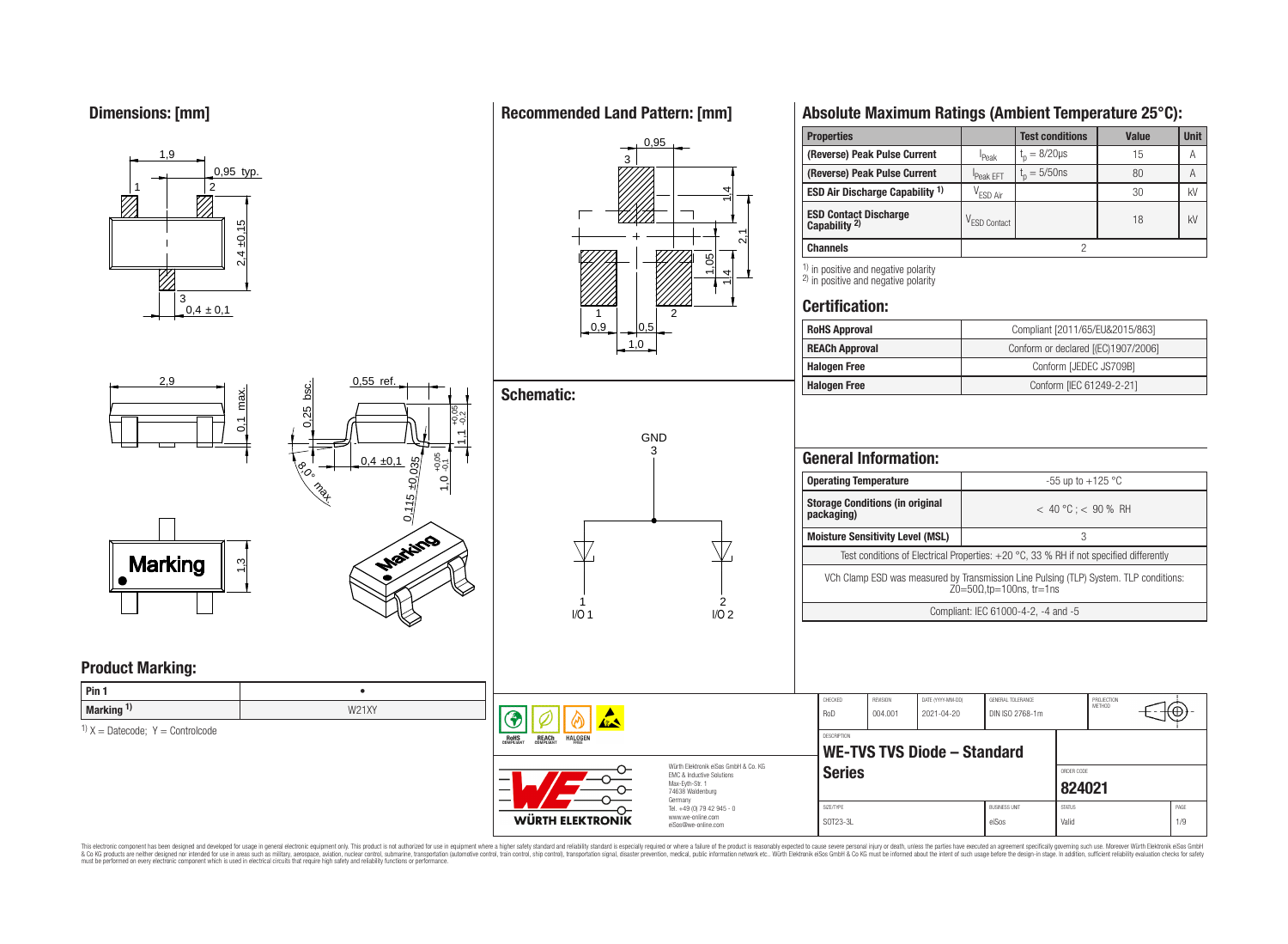## **Electrical Properties:**

| <b>Properties</b>                                               |                           | <b>Test conditions</b>                                   | <b>Value</b>   |      |              |             |  |  |
|-----------------------------------------------------------------|---------------------------|----------------------------------------------------------|----------------|------|--------------|-------------|--|--|
|                                                                 |                           |                                                          | min.           | typ. | max.         | <b>Unit</b> |  |  |
| <b>Channel Operating</b><br><b>Voltage</b>                      | $V_{\text{Ch}}$           | $1/0$ to $GND$                                           |                |      | 5            | $\vee$      |  |  |
| (Reverse)<br>$V_{BR}$<br><b>Breakdown</b><br><b>Voltage</b>     |                           | $1/0$ to GND; $I_{\text{RP}} = 1 \text{mA}$              | 6.1            |      |              | $\vee$      |  |  |
| <b>Channel (Reverse)</b><br><b>Leakage Current</b>              | <sup>I</sup> Ch Leak      | I/O to GND<br>$V1/0=VCh; VGND= 0V$                       |                |      | 2.5          | μA          |  |  |
| <b>Forward Voltage</b>                                          | $V_{E}$                   | GND to I/O; $I_F = 15mA$                                 | 0.6            | 0.8  | $\mathbf{1}$ | $\vee$      |  |  |
| (Channel) Input<br><b>Capacitance</b>                           | $C_{Ch}$                  | I/O to GND<br>$V_{V/O} = 0V$ ; $V_{GND} = 0V$ ; f=1MHz   |                | 55   | 70           | pF          |  |  |
| <b>Channel to</b><br><b>Channel Input</b><br><b>Capacitance</b> | $C_{Cross}$               | I/O to GND<br>$V_{V/O} = 0V$ ; $V_{GND} = 0V$ ; f=1MHz   |                | 27.5 | 35           | pF          |  |  |
| <b>Channel ESD</b><br><b>Clamping Voltage</b>                   | V <sub>Ch</sub> Clamp ESD | IEC 61000-4-2 +8kV (TLP=16A)<br>Contact Mode, I/O to GND |                | 10   |              | V           |  |  |
| <b>Channel Surge</b><br><b>Clamping Voltage</b>                 | V <sub>Ch</sub> Clamp     | $1/0$ to $GND$<br>5A, $t_n = 8/20 \mu s$                 |                | 6.5  | 7            | $\vee$      |  |  |
| <b>Polarity</b>                                                 |                           |                                                          | Unidirectional |      |              |             |  |  |

**Peak Pulse Power and Current Derating:**



This electronic component has been designed and developed for usage in general electronic equipment only. This product is not authorized for subserved requipment where a higher selection equipment where a higher selection

RoHS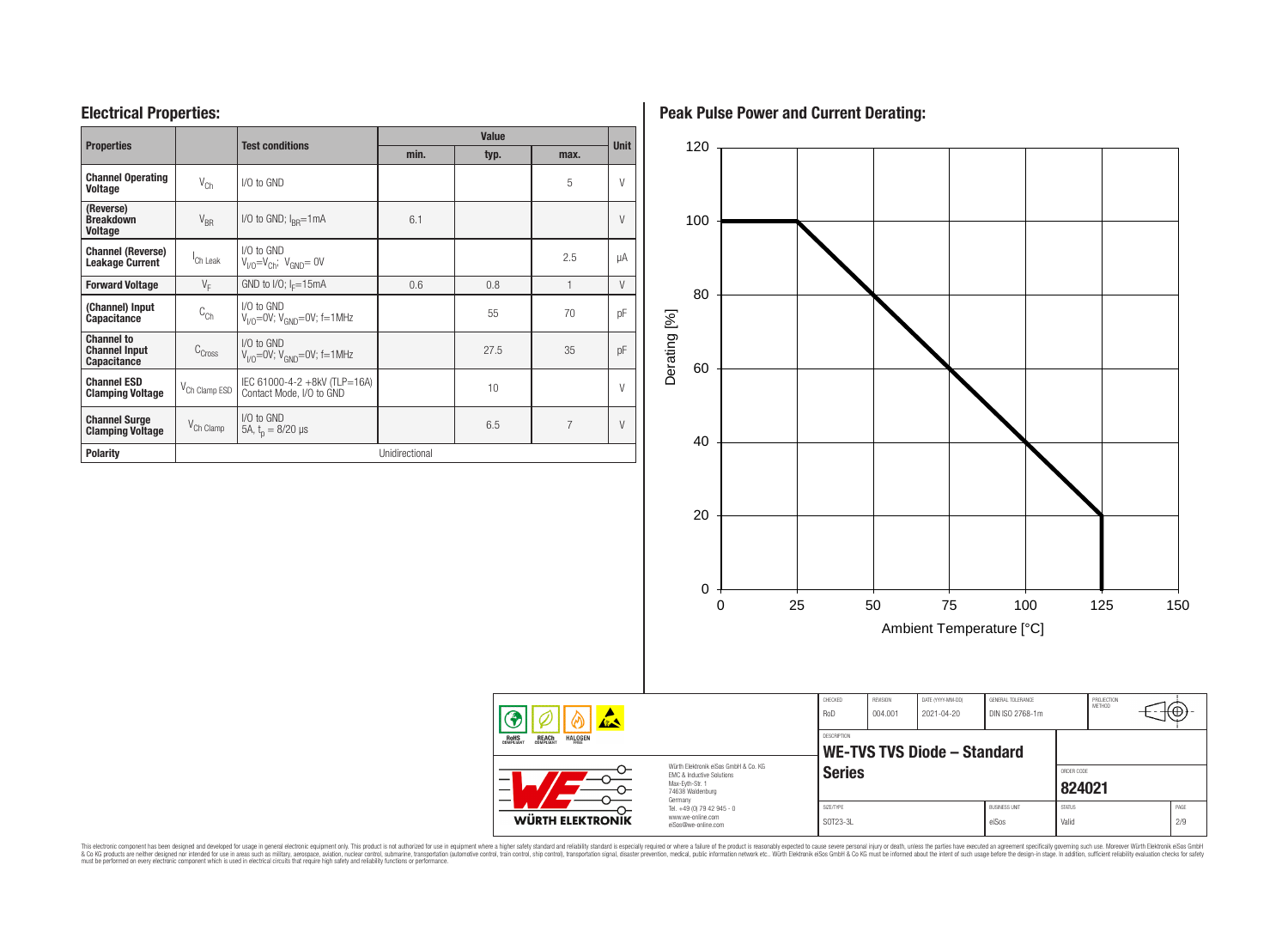# **Transmission Line Pulsing (TLP) Measurement:**

TLP Current [A]

TLP Current [A]

18 12 16 10 14 12 8 Clamping Voltage [V] Clamping Voltage [V] 10 6 8 6 4 4 2 Waveform Parameters: I/O to GND 2  $tr = 8$  us VDD to GND  $td = 20 \mu s$ I/O to GND 0 0 0 5 10 15 20 0 2 4 6 8 10 12 14 Peak Pulse Current [A] TLP Voltage [V] CHECKED REVISION DATE (YYYY-MM-DD) GENERAL TOLERANCE PROJECTION<br>METHOD ՜⊕ RoD 004.001 2021-04-20 DIN ISO 2768-1m DESCRIPTION RoHS **REACh WE-TVS TVS Diode – Standard** Würth Elektronik eiSos GmbH & Co. KG Series **Series Series ORDER CODE** EMC & Inductive Solutions Max-Eyth-Str. 1 **[824021](https://www.we-online.com/catalog/en/article/824021)** 74638 Waldenburg Germany Tel. +49 (0) 79 42 945 - 0 SIZE/TYPE BUSINESS UNIT STATUS PAGE www.we-online.com

This electronic component has been designed and developed for usage in general electronic equipment only. This product is not authorized for subserved requipment where a higher selection equipment where a higher selection

**WÜRTH ELEKTRONIK** 

eiSos@we-online.com

SOT23-3L eiSos Valid Valid 3/9

**Clamping Voltage vs. Peak Pulse Current:**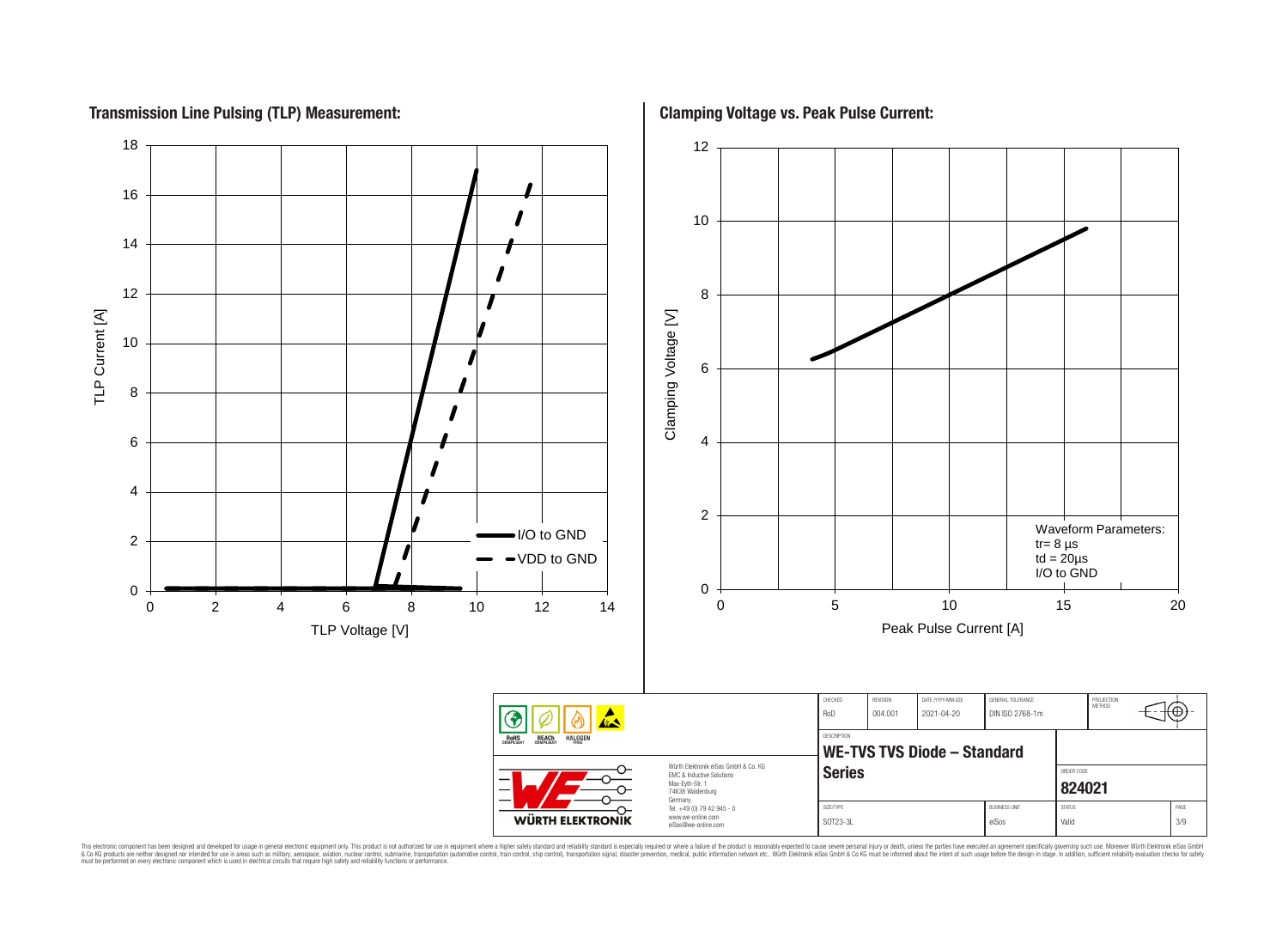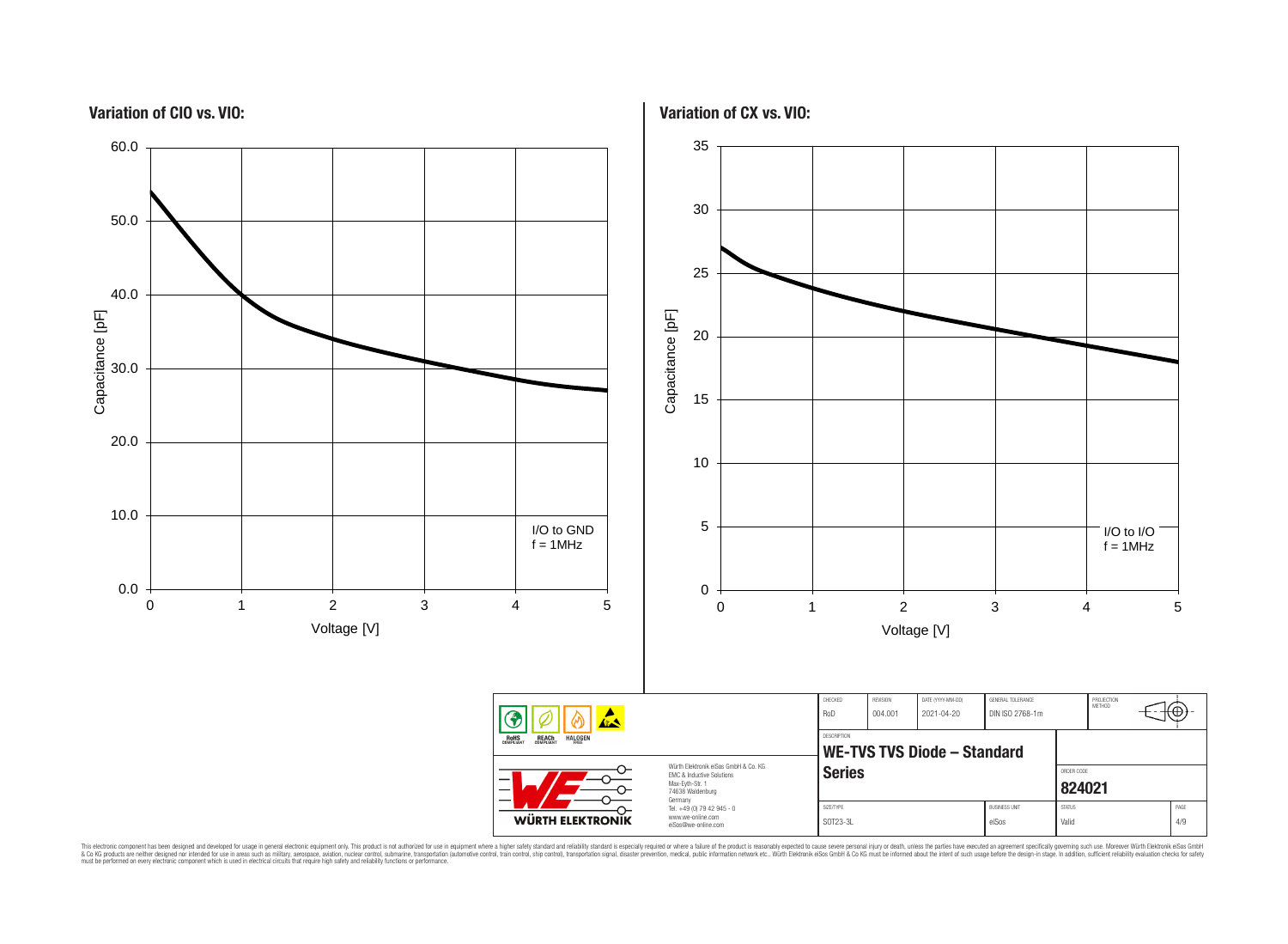## **Packaging Specification - Tape: [mm]**

## **Packaging Specification - Reel: [mm]**

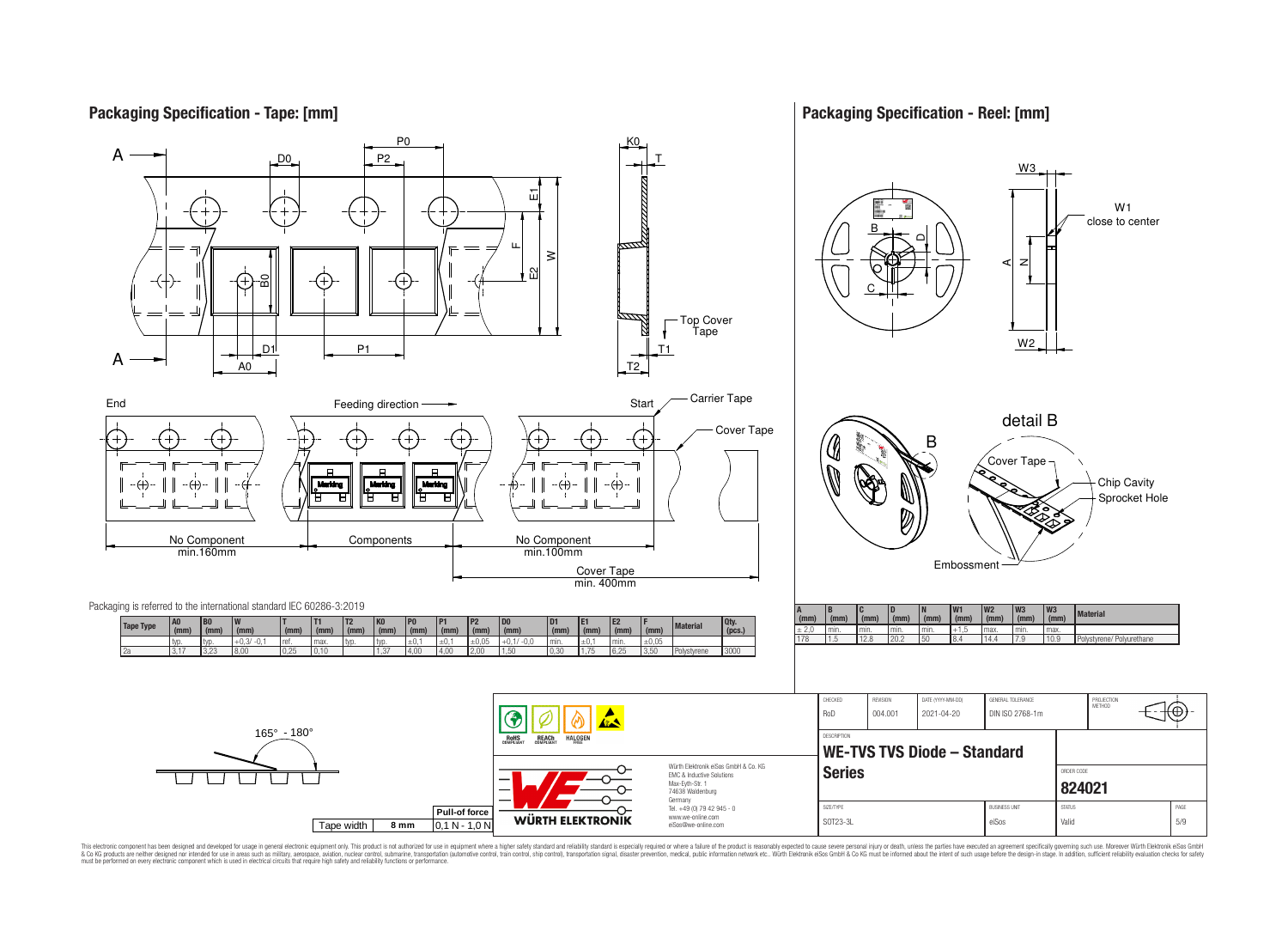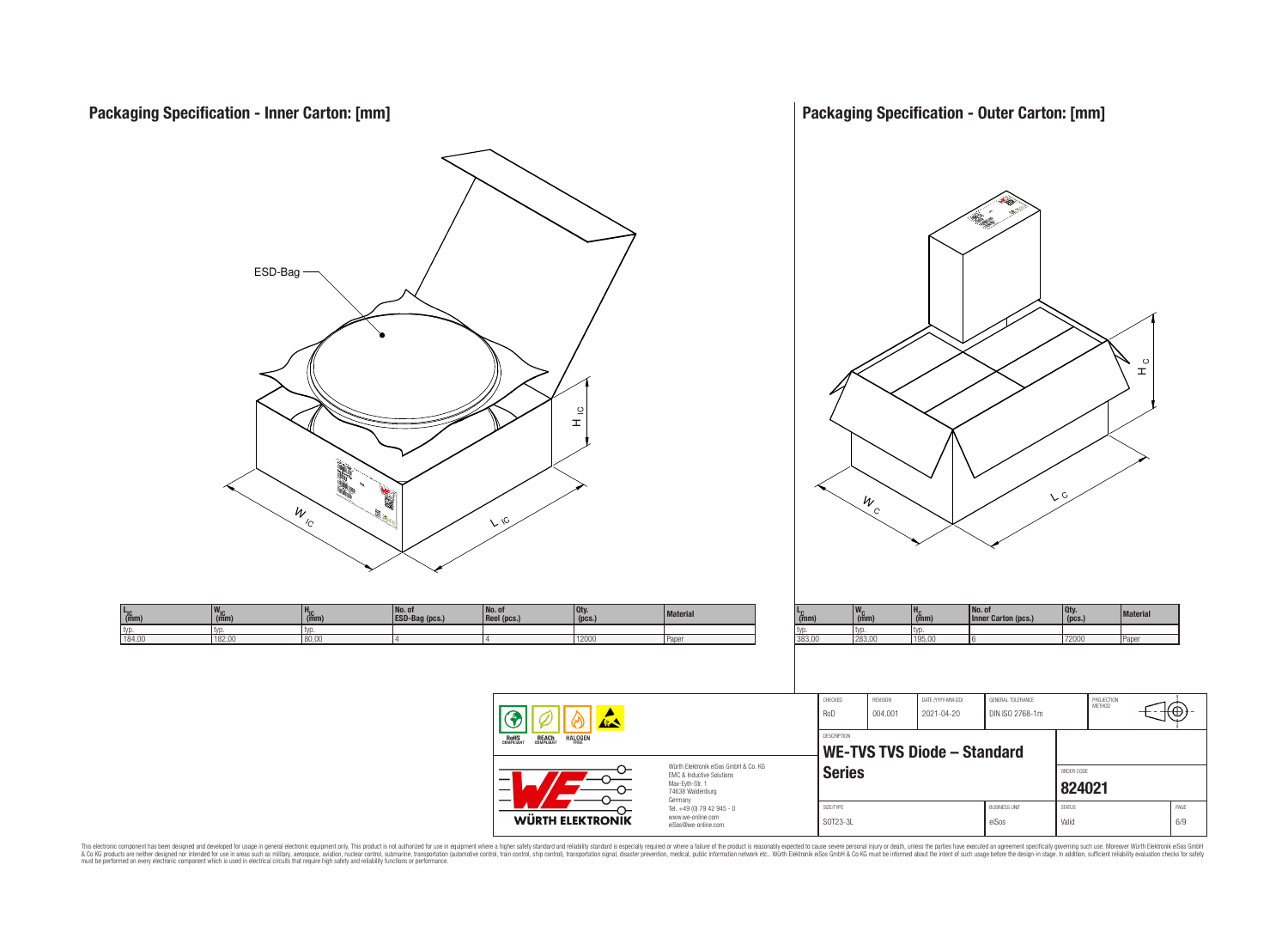# **Classification Reflow Profile for SMT components:**



# **Classification Reflow Soldering Profile:**

| <b>Profile Feature</b>                              |                           | <b>Value</b>                     |
|-----------------------------------------------------|---------------------------|----------------------------------|
| <b>Preheat Temperature Min</b>                      | s min                     | 150 °C                           |
| <b>Preheat Temperature Max</b>                      | <sup>I</sup> s max        | 200 °C                           |
| Preheat Time $t_s$ from $T_{s,min}$ to $T_{s,max}$  | $t_{\rm s}$               | $60 - 120$ seconds               |
| Ramp-up Rate $(T_1$ to $T_p$ )                      |                           | 3 °C/ second max.                |
| <b>Liquidous Temperature</b>                        | Ъ.                        | 217°C                            |
| Time t <sub>1</sub> maintained above T <sub>1</sub> | t,                        | $60 - 150$ seconds               |
| Peak package body temperature                       | $\mathsf{I}_{\mathsf{D}}$ | $T_p \leq T_c$ , see Table below |
| Time within 5°C of actual peak<br>temperature       | t <sub>p</sub>            | $20 - 30$ seconds                |
| Ramp-down Rate $(T_p$ to $T_1$ )                    |                           | 6 °C/ second max.                |
| Time 25°C to peak temperature                       |                           | 8 minutes max.                   |

refer to IPC/ JEDEC J-STD-020E

# **Package Classification Reflow Temperature (T<sup>c</sup> ):**

| <b>Properties</b>                                                    | Volume mm <sup>3</sup><br>< 350 | Volume mm <sup>3</sup><br>350-2000 | Volume mm <sup>3</sup><br>>2000 |
|----------------------------------------------------------------------|---------------------------------|------------------------------------|---------------------------------|
| <b>PB-Free Assembly   Package Thickness</b><br>$< 1.6$ mm            | 260 °C                          | 260 °C                             | 260 °C                          |
| <b>PB-Free Assembly   Package Thickness  </b><br>$1.6$ mm $- 2.5$ mm | 260 °C                          | 250 °C                             | 245 °C                          |
| <b>PB-Free Assembly   Package Thickness  </b><br>$>2.5$ mm           | 250 °C                          | 245 °C                             | 245 °C                          |

refer to IPC/ JEDEC J-STD-020E

| 本人                                                                                                              |                                                            | CHECKED<br>RoD | REVISION<br>004.001                        | DATE (YYYY-MM-DD)<br>2021-04-20 | GENERAL TOLERANCE<br>DIN ISO 2768-1m |               | PROJECTION<br>METHOD | ι₩   |  |
|-----------------------------------------------------------------------------------------------------------------|------------------------------------------------------------|----------------|--------------------------------------------|---------------------------------|--------------------------------------|---------------|----------------------|------|--|
| <b>REACH</b><br>COMPLIANT<br><b>HALOGEN</b><br><b>ROHS</b><br>COMPLIANT<br>Würth Flektronik eiSos GmbH & Co. KG |                                                            |                | DESCRIPTION<br>WE-TVS TVS Diode - Standard |                                 |                                      |               |                      |      |  |
| –                                                                                                               | <b>Series</b>                                              |                |                                            |                                 | ORDER CODE<br>824021                 |               |                      |      |  |
| <b>WÜRTH ELEKTRONIK</b>                                                                                         | Germany<br>Tel. +49 (0) 79 42 945 - 0<br>www.we-online.com | SIZE/TYPE      |                                            |                                 | <b>BUSINESS UNIT</b>                 | <b>STATUS</b> |                      | PAGE |  |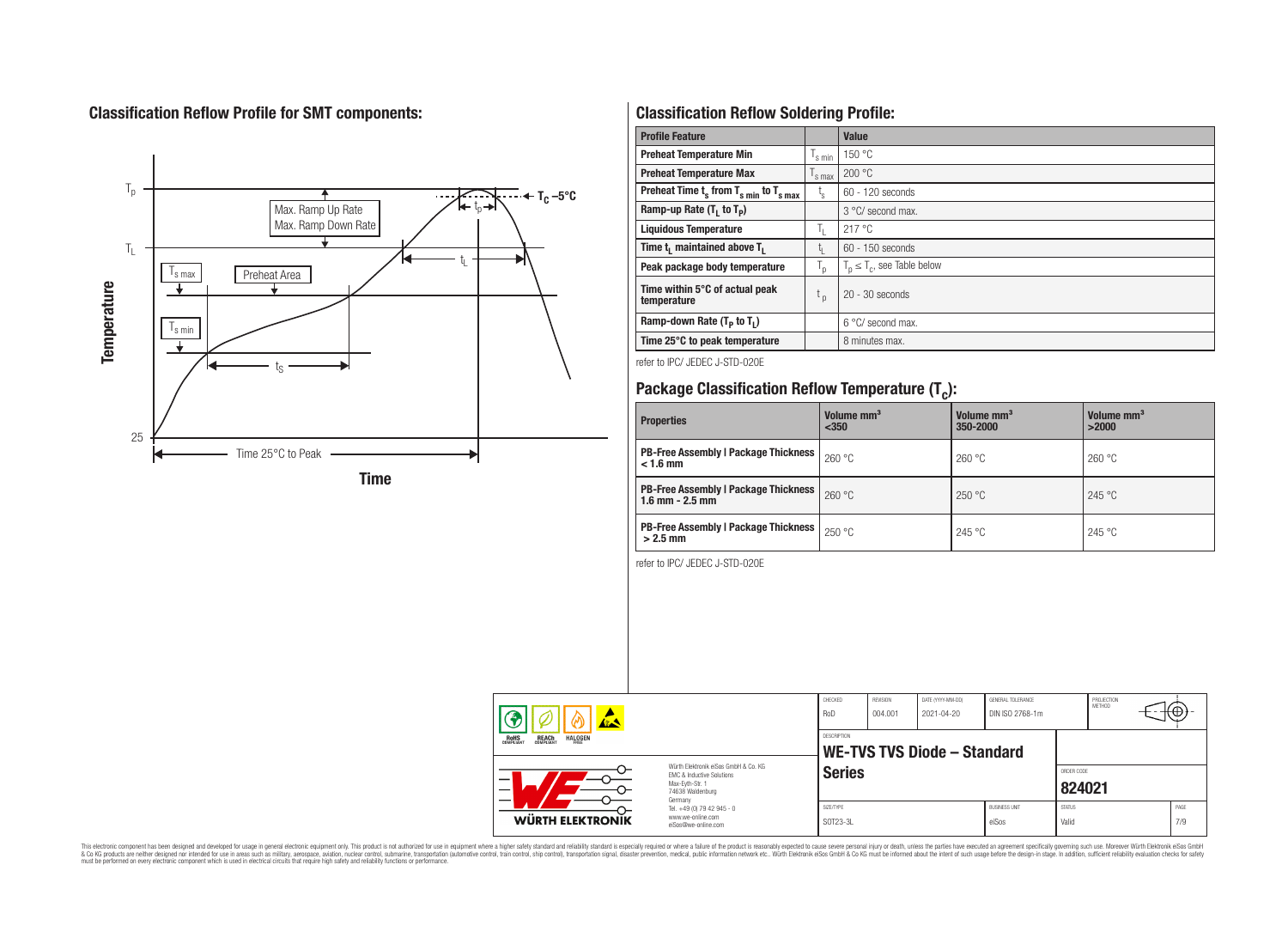## **Cautions and Warnings:**

## **The following conditions apply to all goods within the product series of WE-TVS ofWürth Elektronik eiSos GmbH & Co. KG:**

#### **General:**

- This electronic component is designed and developed with the intention for use in general electronic equipment.
- Würth Elektronik must be asked for a written approval (following the certain PPAP procedure) before incorporating the components into any equipment in the field such as military, aerospace, aviation, nuclear control, submarine, transportation, (automotive control, train control, ship control), transportation signal, disaster prevention, medical, public information network etc. where higher safety and reliability are especially required and/or if there is the possibility of direct damage or human injury.
- Electronic components that will be used in safety-critical or high-reliability applications, should be pre-evaluated by the customer.
- The component is designed and manufactured to be used within the datasheets specified values. If the usage and operation conditions specified in the datasheet are not met, the wire insulation may be damaged or dissolved.
- Do not drop or impact the components, the component may be damaged
- Würth Elektronik products are qualified according to international standards, which are listed in each product reliability report. Würth Elektronik does not warrant any customer qualified product characteristics beyond Würth Elektroniks' specifications, for its validity and sustainability over time.
- The responsibility for the applicability of the customer specific products and use in a particular customer design is always within the authority of the customer. All technical specifications for standard products also apply to customer specific products.

#### **Product specific:**

#### **Soldering:**

- The solder profile must comply with the technical product specifications. All other profiles will void the warranty.
- All other soldering methods are at the customer's own risk.

#### **Cleaning and Washing:**

• Washing agents used during the production to clean the customer application might damage or change the characteristics of the body. the marking or the plating. Washing agent may have a negative effect on the long term functionality of the product.

#### **Potting**

• If the product is potted in the customer application, the potting material might shrink or expand during and after hardening. Shrinking could lead to an incomplete seal, allowing contaminants into the component body, pins or termination. Expansion could damage the components. We recommend a manual inspection after potting to avoid these effects.

#### **Storage Conditions:**

- A storage of Würth Elektronik products for longer than 12 months is not recommended. Within other effects, the terminals may suffer degradation, resulting in bad solderability. Therefore, all products shall be used within the period of 12 months based on the day of shipment.
- Do not expose the components to direct sunlight.<br>• The storage conditions in the original packaging
- The storage conditions in the original packaging are defined according to DIN EN 61760-2.
- The storage conditions stated in the original packaging apply to the storage time and not to the transportation time of the components.

#### **Packaging:**

• The packaging specifications apply only to purchase orders comprising whole packaging units. If the ordered quantity exceeds or is lower than the specified packaging unit, packaging in accordance with the packaging specifications cannot be ensured.

#### **Handling:**

- Violation of the technical product specifications such as exceeding the nominal rated current will void the warranty.
- The TVS Diode is not designed for voltage stabilization with continuous power dissipation.
- The exposure of steam, saline spray, atmosphere with reduced oxygen content, corrosive gases, rain or condensation and direct sunlight shall be prohibited.
- Signals operated continuously with a high ratio of direct-current voltage might have an influence on the product life time.
- The temperature rise of the component must be taken into consideration. The operating temperature is comprised of ambient temperature and temperature rise of the component.The operating temperature of the component shall not exceed the maximum temperature specified.

These cautions and warnings comply with the state of the scientific and technical knowledge and are believed to be accurate and reliable. However, no responsibility is assumed for inaccuracies or incompleteness.

| 林                                                                       |                                                                                                                                | CHECKED<br>Ro <sub>D</sub> | REVISION<br>004.001                               | DATE (YYYY-MM-DD)<br>2021-04-20 | GENERAL TOLERANCE<br>DIN ISO 2768-1m |                        | PROJECTION<br><b>METHOD</b> | ा∜∀⊤        |
|-------------------------------------------------------------------------|--------------------------------------------------------------------------------------------------------------------------------|----------------------------|---------------------------------------------------|---------------------------------|--------------------------------------|------------------------|-----------------------------|-------------|
| <b>HALOGEN</b><br><b>ROHS</b><br>COMPLIANT<br><b>REACH</b><br>COMPLIANT |                                                                                                                                |                            | <b>DESCRIPTION</b><br>WE-TVS TVS Diode – Standard |                                 |                                      |                        |                             |             |
| –                                                                       | Würth Elektronik eiSos GmbH & Co. KG<br><b>EMC &amp; Inductive Solutions</b><br>Max-Eyth-Str. 1<br>74638 Waldenburg<br>Germany | <b>Series</b>              |                                                   |                                 |                                      | ORDER CODE<br>824021   |                             |             |
| WÜRTH ELEKTRONIK                                                        | Tel. +49 (0) 79 42 945 - 0<br>www.we-online.com<br>eiSos@we-online.com                                                         | SIZE/TYPE<br>SOT23-3L      |                                                   |                                 | <b>BUSINESS UNIT</b><br>eiSos        | <b>STATUS</b><br>Valid |                             | PAGE<br>8/9 |

This electronic component has been designed and developed for usage in general electronic equipment only. This product is not authorized for use in equipment where a higher safety standard and reliability standard si espec & Ook product a label and the membed of the seasuch as marked and as which such a membed and the such assume that income in the seasuch and the simulation and the such assume that include to the such a membed and the such